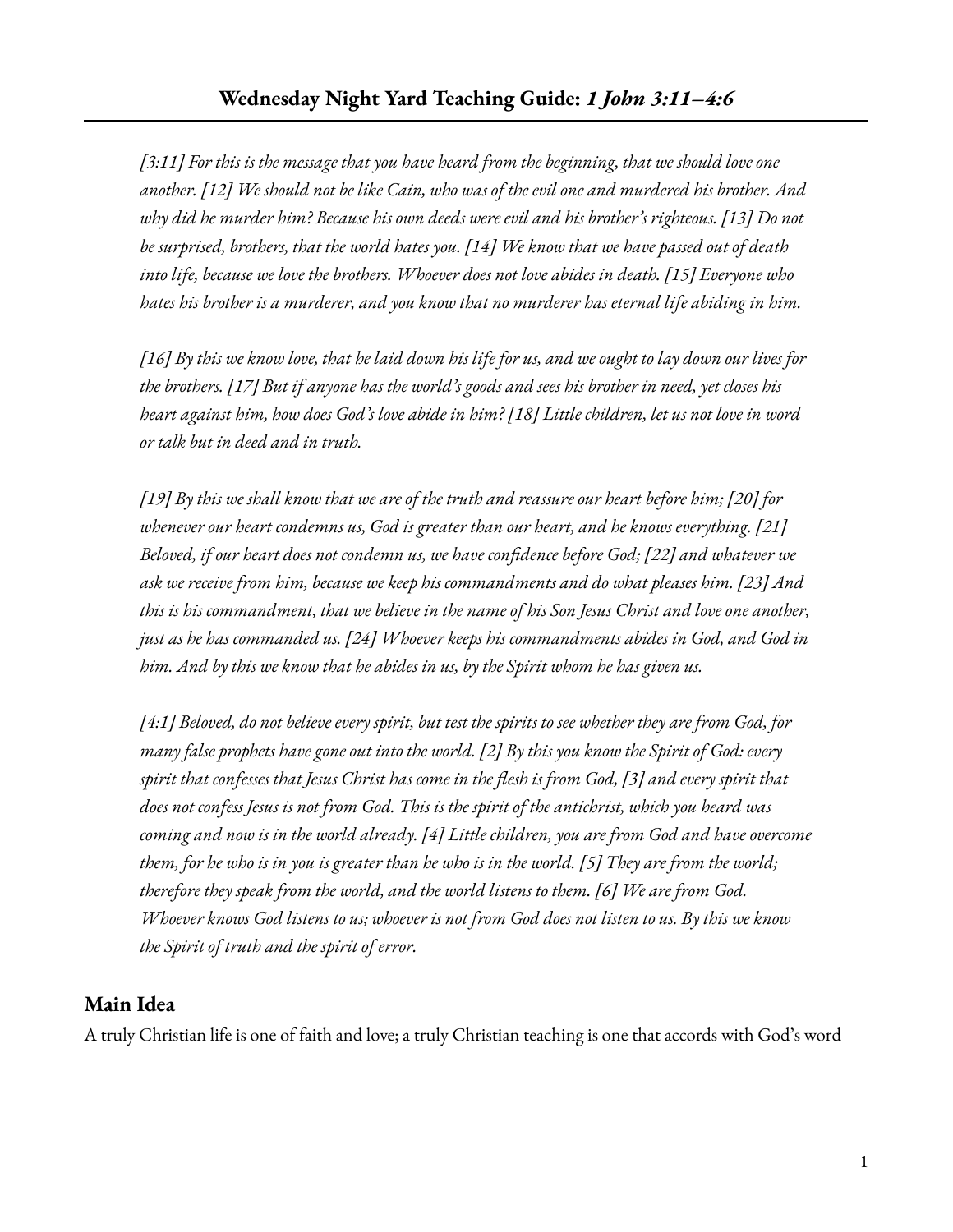## **Outline**

- I. A Truly Christian Life (3:11-24)
	- A. What does a truly Christian life look like?
		- 1. A truly Christian life is not just moralism (doing good deeds)
		- 2. A truly Christian life is not just intellectual assent (believing the right things)
		- 3. A truly Christian life is characterized by "faith working through love" (Gal 5:6)
	- B. A truly Christian life is marked by faith and love because God's own life abides in us
		- 1. See 1 John 3:23-24
		- 2. The source of obedience to God's commandments is God's Spirit abiding in us
		- 3. We should strive to live in faith (believing in the name of God's Son, Jesus Christ) and love for our brothers and sisters
	- C. What does it mean to love?
		- 1. True love is defined by Christ's sacrifice on the cross (1 John 3:16)
		- 2. In our culture, to love someone means to let them do anything they want.
		- 3. The essence of Christ's love for us was to save us from running headlong into sin and misery. He redeems us from evil so that we can pursue good. His love isn't permission to do anything; his love sets us on the course for good, and ultimately for God.
		- 4. The cross defines love. Our practice of love should accord with the cross.
			- a) Christ's love was sacrificial and oriented to others
			- b) John's application: give to those in need (1 John 3:17)
			- c) How can we practice Christ's love toward our brothers and sisters in the youth group? One way is to welcome those who don't have many friends.
- II. A Truly Christian Teaching (4:1-6)
	- A. Lots of people claim to teach authoritatively about Jesus (including me!). We need to know how to tell who is telling the truth and who is lying.
	- B. John gives a straightforward test (1 John 4:2-3)
	- C. The word of God is the source of all truth
	- D. To those who are perplexed and confused, John offers comfort: in Christ, you will overcome the world, including those who seek to lead you astray and confuse you (1 John 4:4-5)
	- E. Consider a few things you can make regular habits as you seek to discern the truth:
		- 1. Persevere in prayer and search the Scriptures
		- 2. Talk with your parents and believing friends about your questions
		- 3. Don't forget about the true Christian life of faith and love. Seek to live this life daily.